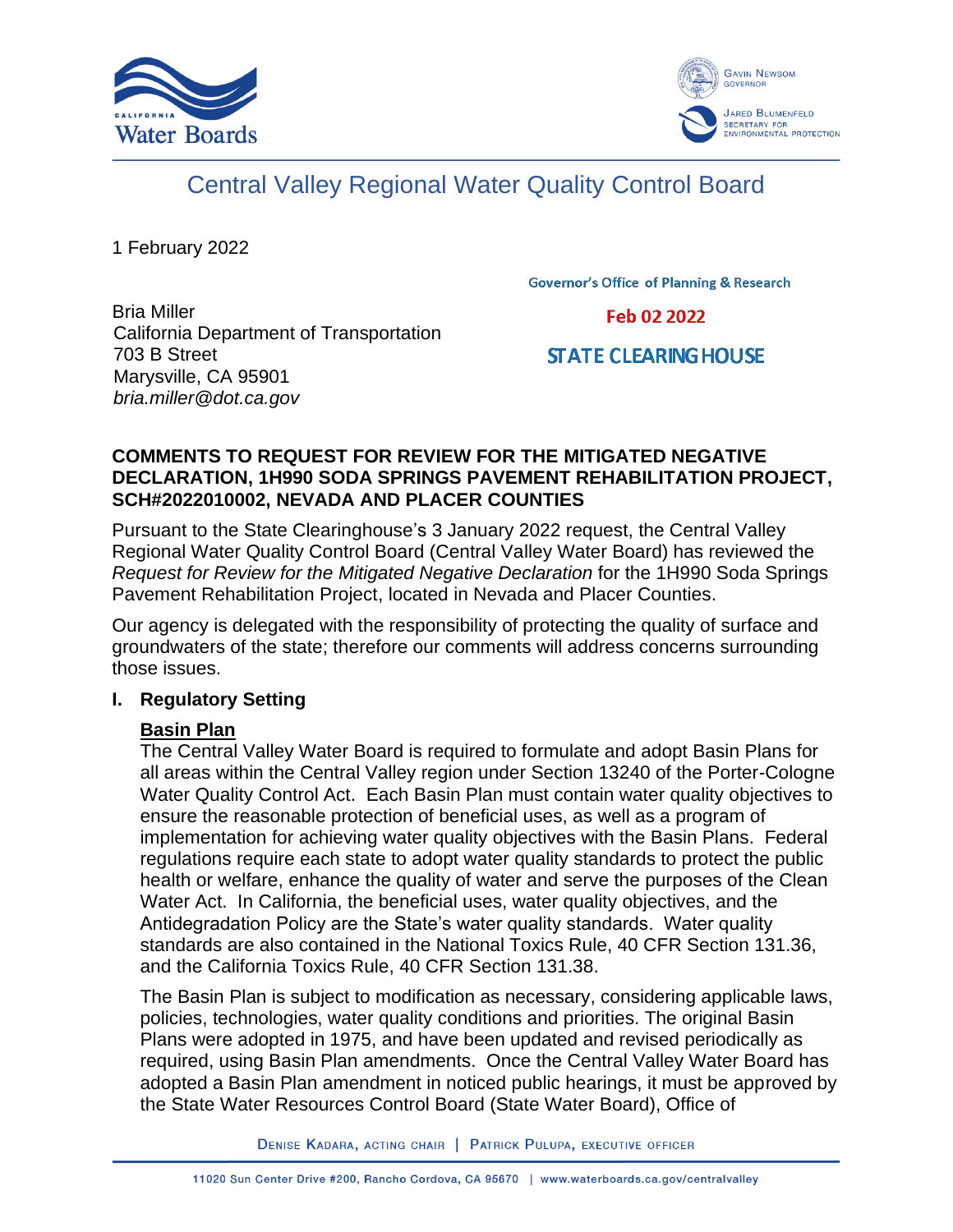Administrative Law (OAL) and in some cases, the United States Environmental Protection Agency (USEPA). Basin Plan amendments only become effective after they have been approved by the OAL and in some cases, the USEPA. Every three (3) years, a review of the Basin Plan is completed that assesses the appropriateness of existing standards and evaluates and prioritizes Basin Planning issues. For more information on the *Water Quality Control Plan for the Sacramento and San Joaquin River Basins*, please visit our website:

[http://www.waterboards.ca.gov/centralvalley/water\\_issues/basin\\_plans/](http://www.waterboards.ca.gov/centralvalley/water_issues/basin_plans/)

#### **Antidegradation Considerations**

All wastewater discharges must comply with the Antidegradation Policy (State Water Board Resolution 68-16) and the Antidegradation Implementation Policy contained in the Basin Plan. The Antidegradation Implementation Policy is available on page 74 at:

#### https://www.waterboards.ca.gov/centralvalley/water\_issues/basin\_plans/sacsjr\_2018 05.pdf

#### In part it states:

*Any discharge of waste to high quality waters must apply best practicable treatment or control not only to prevent a condition of pollution or nuisance from occurring, but also to maintain the highest water quality possible consistent with the maximum benefit to the people of the State.*

*This information must be presented as an analysis of the impacts and potential impacts of the discharge on water quality, as measured by background concentrations and applicable water quality objectives.*

The antidegradation analysis is a mandatory element in the National Pollutant Discharge Elimination System and land discharge Waste Discharge Requirements (WDRs) permitting processes. The environmental review document should evaluate potential impacts to both surface and groundwater quality.

#### **II. Permitting Requirements**

#### **Construction Storm Water General Permit**

Dischargers whose project disturb one or more acres of soil or where projects disturb less than one acre but are part of a larger common plan of development that in total disturbs one or more acres, are required to obtain coverage under the General Permit for Storm Water Discharges Associated with Construction and Land Disturbance Activities (Construction General Permit), Construction General Permit Order No. 2009-0009-DWQ. Construction activity subject to this permit includes clearing, grading, grubbing, disturbances to the ground, such as stockpiling, or excavation, but does not include regular maintenance activities performed to restore the original line, grade, or capacity of the facility. The Construction General Permit requires the development and implementation of a Storm Water Pollution Prevention Plan (SWPPP). For more information on the Construction General Permit, visit the State Water Resources Control Board website at: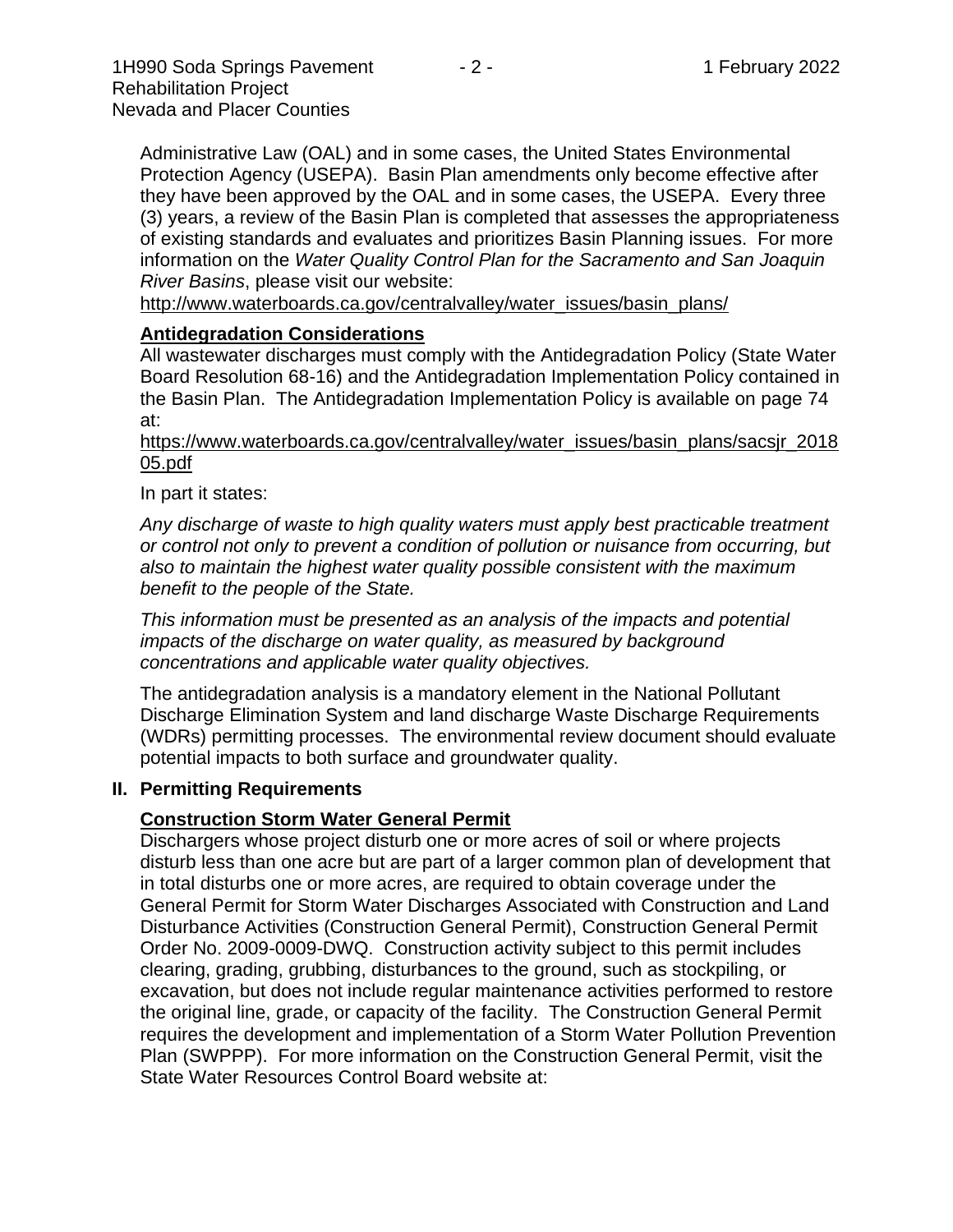[http://www.waterboards.ca.gov/water\\_issues/programs/stormwater/constpermits.sht](http://www.waterboards.ca.gov/water_issues/programs/stormwater/constpermits.shtml) [ml](http://www.waterboards.ca.gov/water_issues/programs/stormwater/constpermits.shtml)

#### **Phase I and II Municipal Separate Storm Sewer System (MS4) Permits<sup>1</sup>**

The Phase I and II MS4 permits require the Permittees reduce pollutants and runoff flows from new development and redevelopment using Best Management Practices (BMPs) to the maximum extent practicable (MEP). MS4 Permittees have their own development standards, also known as Low Impact Development (LID)/postconstruction standards that include a hydromodification component. The MS4 permits also require specific design concepts for LID/post-construction BMPs in the early stages of a project during the entitlement and CEQA process and the development plan review process.

For more information on which Phase I MS4 Permit this project applies to, visit the Central Valley Water Board website at:

http://www.waterboards.ca.gov/centralvalley/water\_issues/storm\_water/municipal\_p ermits/

For more information on the Phase II MS4 permit and who it applies to, visit the State Water Resources Control Board at:

http://www.waterboards.ca.gov/water\_issues/programs/stormwater/phase\_ii\_munici pal.shtml

#### **Industrial Storm Water General Permit**

Storm water discharges associated with industrial sites must comply with the regulations contained in the Industrial Storm Water General Permit Order No. 2014- 0057-DWQ. For more information on the Industrial Storm Water General Permit, visit the Central Valley Water Board website at:

http://www.waterboards.ca.gov/centralvalley/water\_issues/storm\_water/industrial\_ge neral\_permits/index.shtml

#### **Clean Water Act Section 404 Permit**

If the project will involve the discharge of dredged or fill material in navigable waters or wetlands, a permit pursuant to Section 404 of the Clean Water Act may be needed from the United States Army Corps of Engineers (USACE). If a Section 404 permit is required by the USACE, the Central Valley Water Board will review the permit application to ensure that discharge will not violate water quality standards. If the project requires surface water drainage realignment, the applicant is advised to contact the Department of Fish and Game for information on Streambed Alteration Permit requirements. If you have any questions regarding the Clean Water Act

<sup>&</sup>lt;sup>1</sup> Municipal Permits = The Phase I Municipal Separate Storm Water System (MS4) Permit covers medium sized Municipalities (serving between 100,000 and 250,000 people) and large sized municipalities (serving over 250,000 people). The Phase II MS4 provides coverage for small municipalities, including non-traditional Small MS4s, which include military bases, public campuses, prisons and hospitals.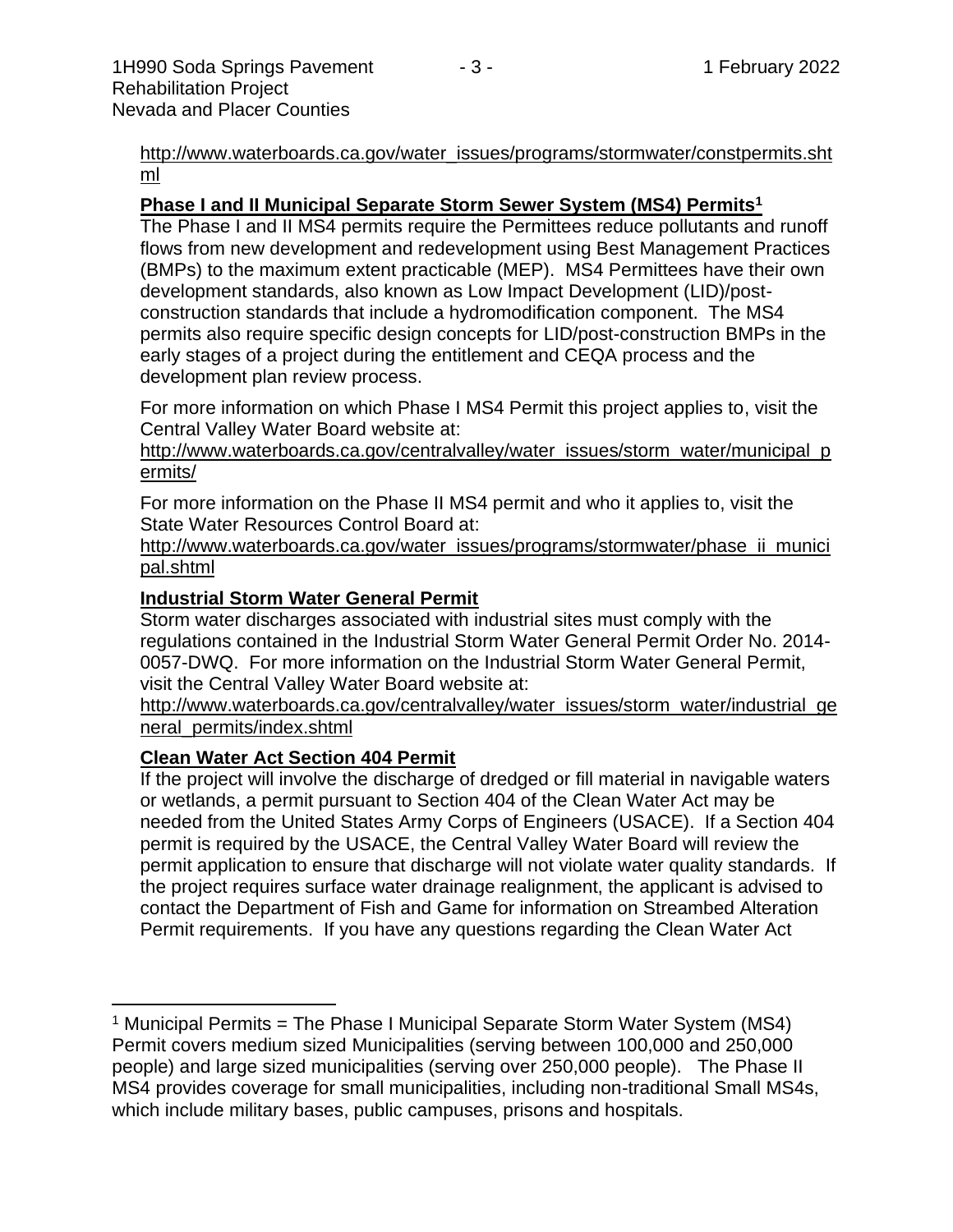1H990 Soda Springs Pavement - 4 - 1 February 2022 Rehabilitation Project Nevada and Placer Counties

Section 404 permits, please contact the Regulatory Division of the Sacramento District of USACE at (916) 557-5250.

# **Clean Water Act Section 401 Permit – Water Quality Certification**

If an USACE permit (e.g., Non-Reporting Nationwide Permit, Nationwide Permit, Letter of Permission, Individual Permit, Regional General Permit, Programmatic General Permit), or any other federal permit (e.g., Section 10 of the Rivers and Harbors Act or Section 9 from the United States Coast Guard), is required for this project due to the disturbance of waters of the United States (such as streams and wetlands), then a Water Quality Certification must be obtained from the Central Valley Water Board prior to initiation of project activities. There are no waivers for 401 Water Quality Certifications. For more information on the Water Quality Certification, visit the Central Valley Water Board website at:

https://www.waterboards.ca.gov/centralvalley/water\_issues/water\_quality\_certificatio n/

# **Waste Discharge Requirements – Discharges to Waters of the State**

If USACE determines that only non-jurisdictional waters of the State (i.e., "nonfederal" waters of the State) are present in the proposed project area, the proposed project may require a Waste Discharge Requirement (WDR) permit to be issued by Central Valley Water Board. Under the California Porter-Cologne Water Quality Control Act, discharges to all waters of the State, including all wetlands and other waters of the State including, but not limited to, isolated wetlands, are subject to State regulation. For more information on the Waste Discharges to Surface Water NPDES Program and WDR processes, visit the Central Valley Water Board website at:https://www.waterboards.ca.gov/centralvalley/water\_issues/waste\_to\_surface\_wat er/

Projects involving excavation or fill activities impacting less than 0.2 acre or 400 linear feet of non-jurisdictional waters of the state and projects involving dredging activities impacting less than 50 cubic yards of non-jurisdictional waters of the state may be eligible for coverage under the State Water Resources Control Board Water Quality Order No. 2004-0004-DWQ (General Order 2004-0004). For more information on the General Order 2004-0004, visit the State Water Resources Control Board website at:

https://www.waterboards.ca.gov/board\_decisions/adopted\_orders/water\_quality/200 4/wqo/wqo2004-0004.pdf

# **Dewatering Permit**

If the proposed project includes construction or groundwater dewatering to be discharged to land, the proponent may apply for coverage under State Water Board General Water Quality Order (Low Threat General Order) 2003-0003 or the Central Valley Water Board's Waiver of Report of Waste Discharge and Waste Discharge Requirements (Low Threat Waiver) R5-2018-0085. Small temporary construction dewatering projects are projects that discharge groundwater to land from excavation activities or dewatering of underground utility vaults. Dischargers seeking coverage